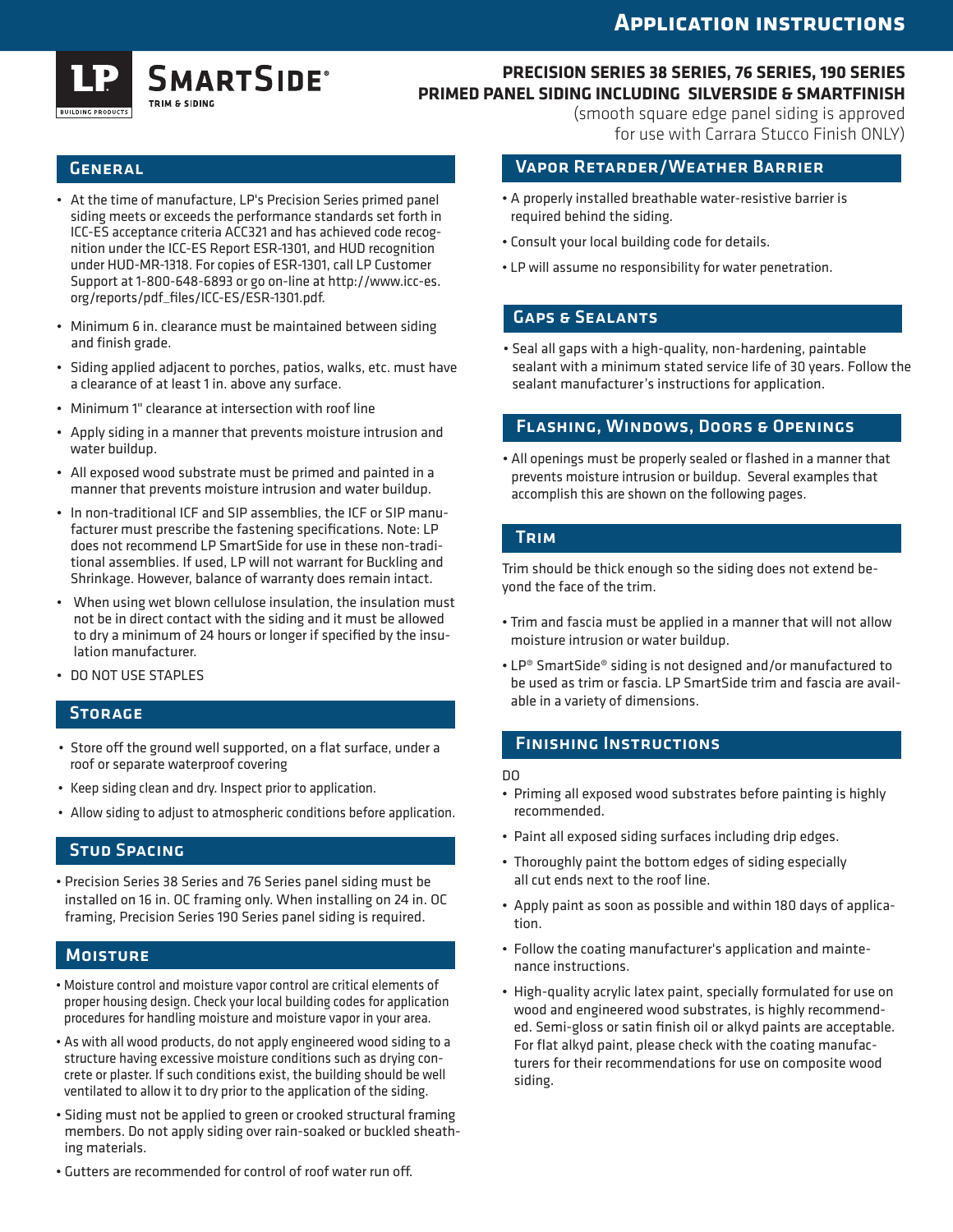### Nailing Instructions

- Use minimum 6d, corrosion resistant according to ASTM 641, box style nails for 38 Series and 76 Series panels and minimum 8d for 190 Series panels. . Do not use electroplated fasteners.
- Penetrate studs or studs and wood sheathing a combined minimum of 1 1/2 in.





- For 38 Series panels, double nailing procedure meets wall bracing requirements and 5/16 in. shear wall design values.
- For 76 Series and 190 Series panels, single nailing meets wall bracing requirements. To meet the equivalent 3/8" shear wall design values, double nailing procedures must be used. It may be necessary to angle drive the second nail in order to penetrate the framing. Seal nails driven below the surface.
- Shear values for panels applied directly to studs shall be no greater than noted in Table 1 of the ICC-ES report ESR-1301.
- Not warranted for application on SIP and ICF assemblies.

#### CAUTION

- 38 Series and 76 Series panels must be installed on 16 in. OC framing only. When installing on 24 in. OC framing, 190 Series panels are required.
- Backside of panel must not come in contact with masonry foundation.
- Do not force siding into place. Maintain the illustrated 1/8 in. space behind the joint to allow for expansion while the panel equilibrates with the local environment.
- LP® SmartSide® Panel siding must not be attached by stapling.
- DO NOT INSTALL OVER ALIGNMENT BEAD. Install panels in light contact to the edge of alignment bead. (see above drawing)

## **Application instructions (cont.)**



### 4 ft. x 8 ft. Ungrooved Shiplap Panel



## LP SmartSide Panel Siding Joint Details

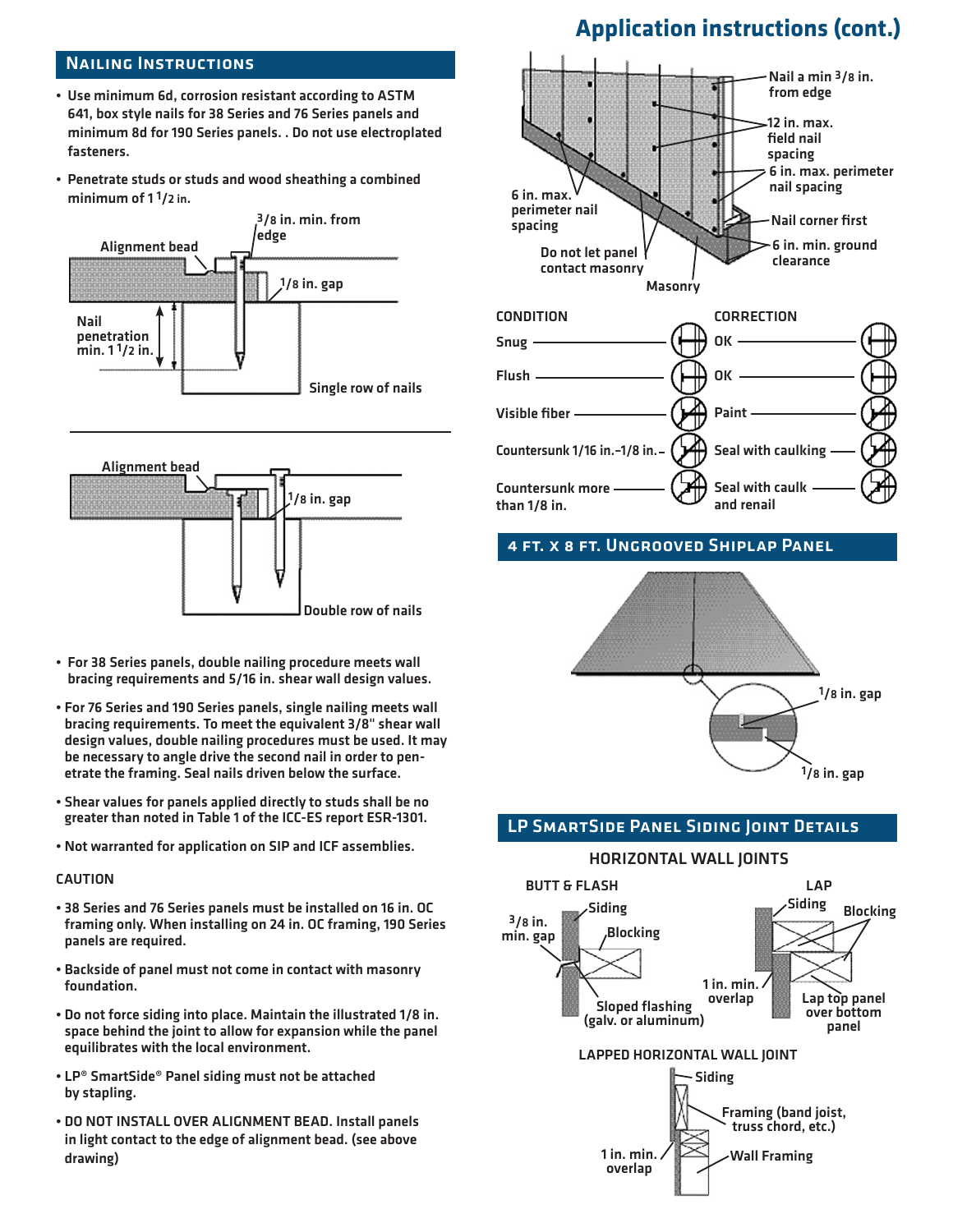## **Application instructions (cont.)**

### LPSMARTSIDEPANELSIDING JOINT DETAILS (CONTIINUE

### HORIZONTAL beltline joints

For multi-story buildings, make provisions at horizontal joints for "setting" shrinkage of framing, especially when applying siding directly to studs.



## Siding Must Not Contact Masonry





## 1 in. Roof & Chimney Clearance

### Gap, Flash Doors & Windows



The Louisiana-Pacific Corporation ("LP") LP SmartSide Siding (the "Products") limited warranty (the "Warranty") applies only to structures on which the Products have been applied, finished and maintained in accordance with the published application, finishing and maintenance instructions in effect at the time of application. The failure to follow such application, finishing or maintenance instructions will void the Warranty as to the portion of the Products affected by the variance (the "Affected Products").

LP assumes no liability for any loss or damage sustained by the Affected Products and is expressly released by the purchaser or owner from any such loss or liability.

Any modification of the Warranty's application, finishing or maintenance requirements is void and unenforceable unless approved in writing prior to application by the Siding General Manager or his designee and a member of the LP Legal Department.

For a copy of the warranty or for installation and technical support, visit the LP SmartSide product support Web site at:

## www.lpcorp/smartside.com

or for additional support call 800.450.6106.

Warranty remedies are not available if requirements are not followed.

**Cal. Prop 65 Warning:** Use of this product may result in exposure to wood dust, known to the State of California to cause cancer.



**SMARTSIDE®** TRIM & SIDING

**BUILDING PRODUCTS** 

© 2011 Louisiana-Pacific Corporation. All rights reserved. LP and SmartSide are registered trademarks of Louisiana-Pacific Corporation. Printed in U.S.A.

NOTE: Louisiana-Pacific Corporation periodically updates and revises its product information. To verify that this version is current, call 800-450-6106.